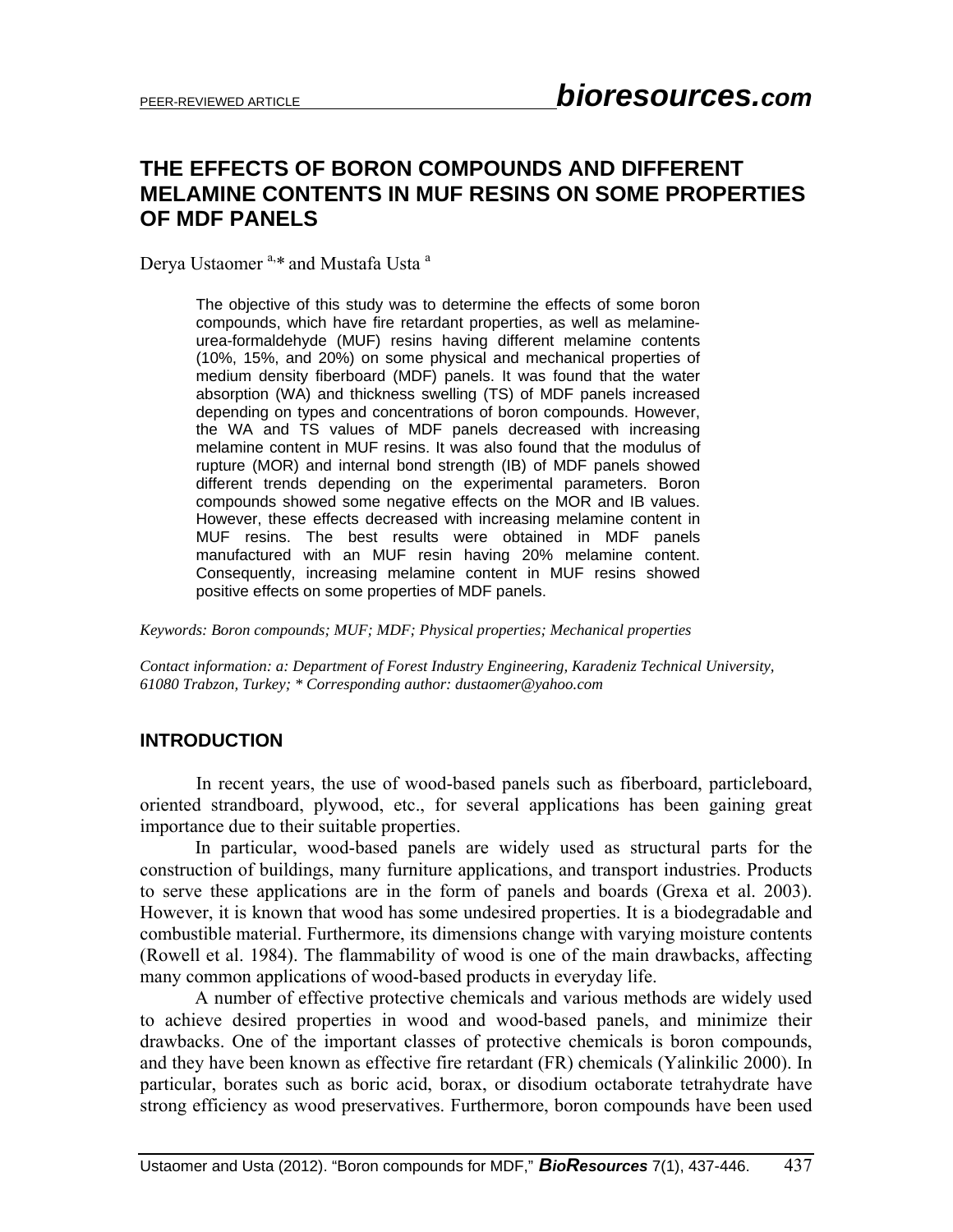for many years to protect wood against to wood-destroying organisms such as insects and fungi (Lyon et al. 2007). They have been preferred due to their favorable properties such as cost-effectiveness, lack of color, lack of odor, ease of application, non-flammability, non-corrosiveness, neutral pH, preservative effectiveness, less effect on the mechanical properties than some other fire retardant chemicals, low mammalian toxicity, low volatility, minimal effects on environment, and fire retardancy properties at higher loading (Yalinkilic 2000; Kartal et al. 2004, 2007; Baysal and Yalinkilic 2005; Baysal et al. 2007a).

Many studies have been carried out referring to the effects of boron compounds on the mechanical, physical, biological properties and fire resistance of wood and woodbased panels (Laks and Manning 1995; Tsunoda et al. 2002; Akbulut et al. 2004; Donmez 2005; Ayrilmis 2007; Kartal et al. 2007; Baysal et al. 2007a,b; Usta et al. 2009).

It was reported that some fire retardant (FR) treatments and chemicals may cause undesirable secondary effects in wood. The reduced strength properties and increased moisture content are some of these undesirable effects. Especially, acidic fire retardant chemicals may cause strength losses in wood at elevated temperatures (LeVan and Winandy 1990). Furthermore, it was reported that traditional fire retardant chemicals are inorganic salts and they cause high moisture contents in wood products (Östman et al. 2001). Wood treated with inorganic salts is more hygroscopic than untreated wood. The hygroscopic behavior changes depending on some factors such as type of chemical, level of chemical retention, and species of wood (Tomak et al. 2011).

When the wood-based panels are subjected to the fire retardant treatments there should also be considered the influence of these fire retardant chemicals on the bonding performance of the resin used. It was reported that water-soluble borates have some effects on the bonding properties of resins. They show some or no effect on the bonding performance of urea formaldehyde, but, on the contrary, show adverse effect on the bonding performance of phenol-formaldehyde resins (Laks and Manning 1995).

Urea-formaldehyde (UF) resin is one of the important resins for wood-based panels because of its low cost, perfect intrinsic cohesion, ease of application. However, it has also main drawbacks such as their lack of water and weather resistance (Aydin et al. 2006). To overcome the drawbacks of UF resins, some different approaches have been applied over the years. The most widely preferred of these approaches is the preparation of melamine-urea-formaldehyde (MUF) resins (Prestifilippo et al. 1996). MUF resins have been used successfully in the manufacturing of wood-based panels such as particleboard, medium density fiberboard, plywood, etc. They have higher bond qualities than those of urea-formaldehyde resins (Tohmura et al. 2001).

The objectives of this study were: (1) to determine the changes occurring in the physical and mechanical properties of MDF panels manufactured with some boron compounds that are widely used as fire retardant chemicals, and MUF resins having different melamine contents, (2) to reduce some adverse effects caused by the use of boron compounds at high concentration, (3) to evaluate the possible synergistic effects between boron compounds and MUF resins, and (4) to determine the efficacy of sodium perborate tetrahydrate (SPT), which is generally used in bleaching formulations and added to detergents directly or by converting to another form (Yüksel et al. 1996), on some properties of MDF panels.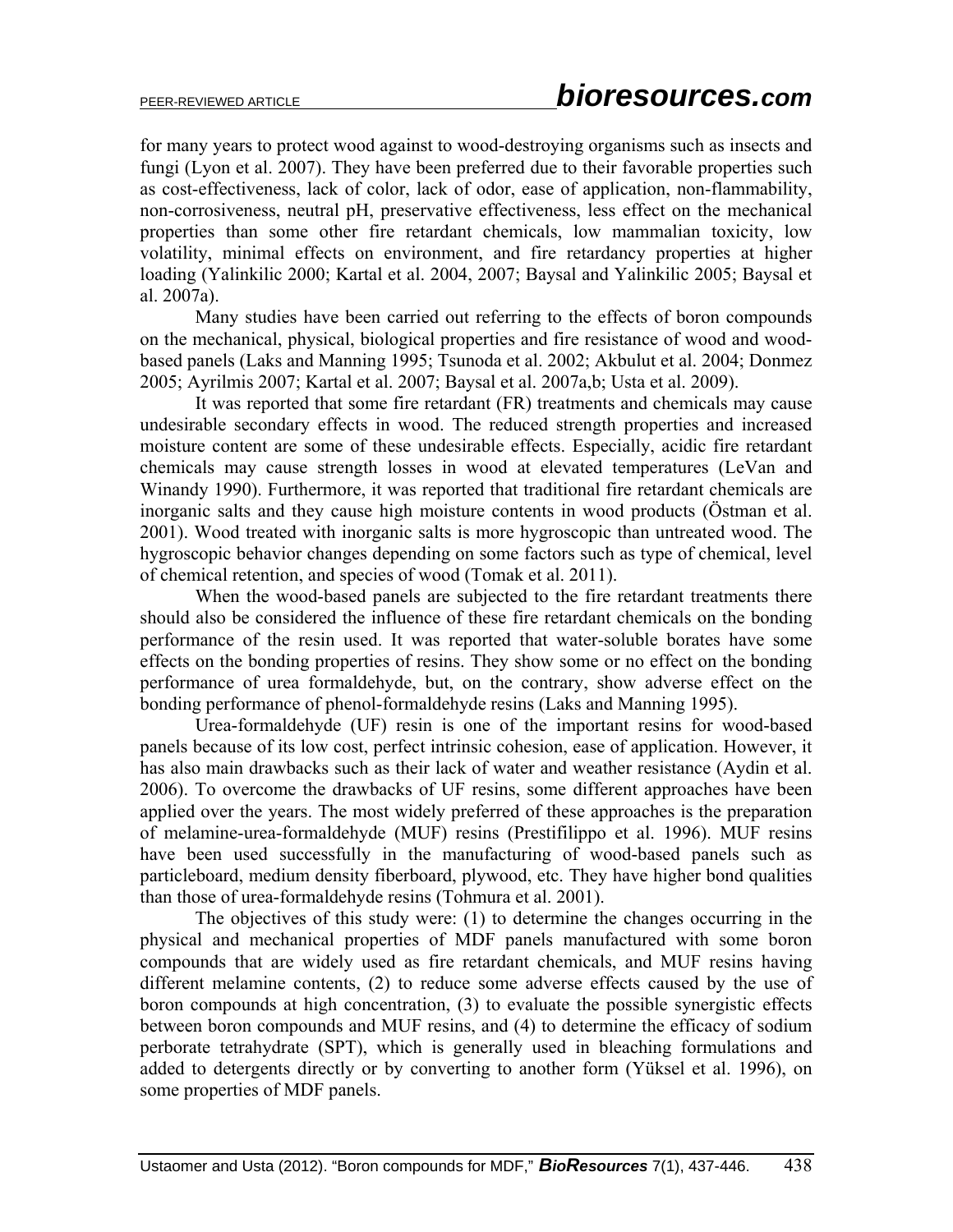### **MATERIALS AND METHODS**

### **Chemicals and Experimental Parameters**

Boric acid (BA), borax (BX), zinc borate (ZB), and sodium perborate tetrahydrate (SPT), a mixture of boric acid-borax (BA+BX), and a mixture of boric acid-sodium perborate tetrahydrate (BA+SPT) were used as chemical agents in this study. BX and SPT were supplied by Eti Mine Works General Management (Turkey). The melamineurea-formaldehyde (MUF) resins were provided by Polisan Company (Turkey).

In this study, all boron compounds were used at 5%, 10%, and 15% concentrations. The mixture of BA+BX, and mixture of BA+SPT were prepared in the ratio of  $60:40(w/w)$ . Three different melamine-urea-formaldehyde resins (MUF-1: having  $10\%$ ) melamine, MUF-2: having 15% melamine, and MUF-3: having 20% melamine) were used for panel manufacturing. These MUF resins were chosen according to some preexperiments.

In this study, three experimental panel groups were designed with MUF-1, MUF-2, and MUF-3 resins. Only a 10% concentration of boron compounds was taken as a constant concentration for MUF-1 and MUF-2 groups in order to evaluate the effects of boron compounds and types of MUF resins on some physical and mechanical properties of MDF panels.

Three different concentrations (5%, 10%, and 15%) of boron compounds were taken for only MUF-3 resin group, and the comparisons were made for this group to see the effects of concentrations of chemicals on some properties of MDF panels. These conditions were chosen because this resin group gave the best results on the mechanical and physical tests of MDF panels in pre-experiments. Control panels for all groups were manufactured without boron compounds.

### **Manufacturing of MDF Panels**

In this study, the mixture of hardwood fibers  $(\frac{%}{90})$  and softwood fibers  $(10\%)$ supplied from Çamsan A.Ş. (Turkey) were used as raw material. Three different concentrations (5%, 10%, and 15%) of boron compounds based on oven-dry fiber weight were used for treatments. The solutions of chemicals were prepared, and fibers were kept in these solutions until they had completely absorbed the solutions. Then, the wet fibers were dried in a laboratory oven until reaching 2-3% moisture contents. After drying, the fibers were glued with melamine-urea-formaldehyde resins, and MDF mats were formed. These mats were pressed at a temperature of 190  $^{\circ}$ C for 8 min in a computer-controlled press and conditioned in a climate room until they reached equilibrium moisture content. After climatizing of MDF panels, the test and control specimens were cut from these panels to determine some physical and mechanical properties.

### **Physical and Mechanical Properties**

Some physical and mechanical properties of MDF panels were tested according to EN 310 (1993), EN 317 (1993), and EN 319 (1993) standards. The experiment results were evaluated with ANOVA and Duncan test using SPSS-program.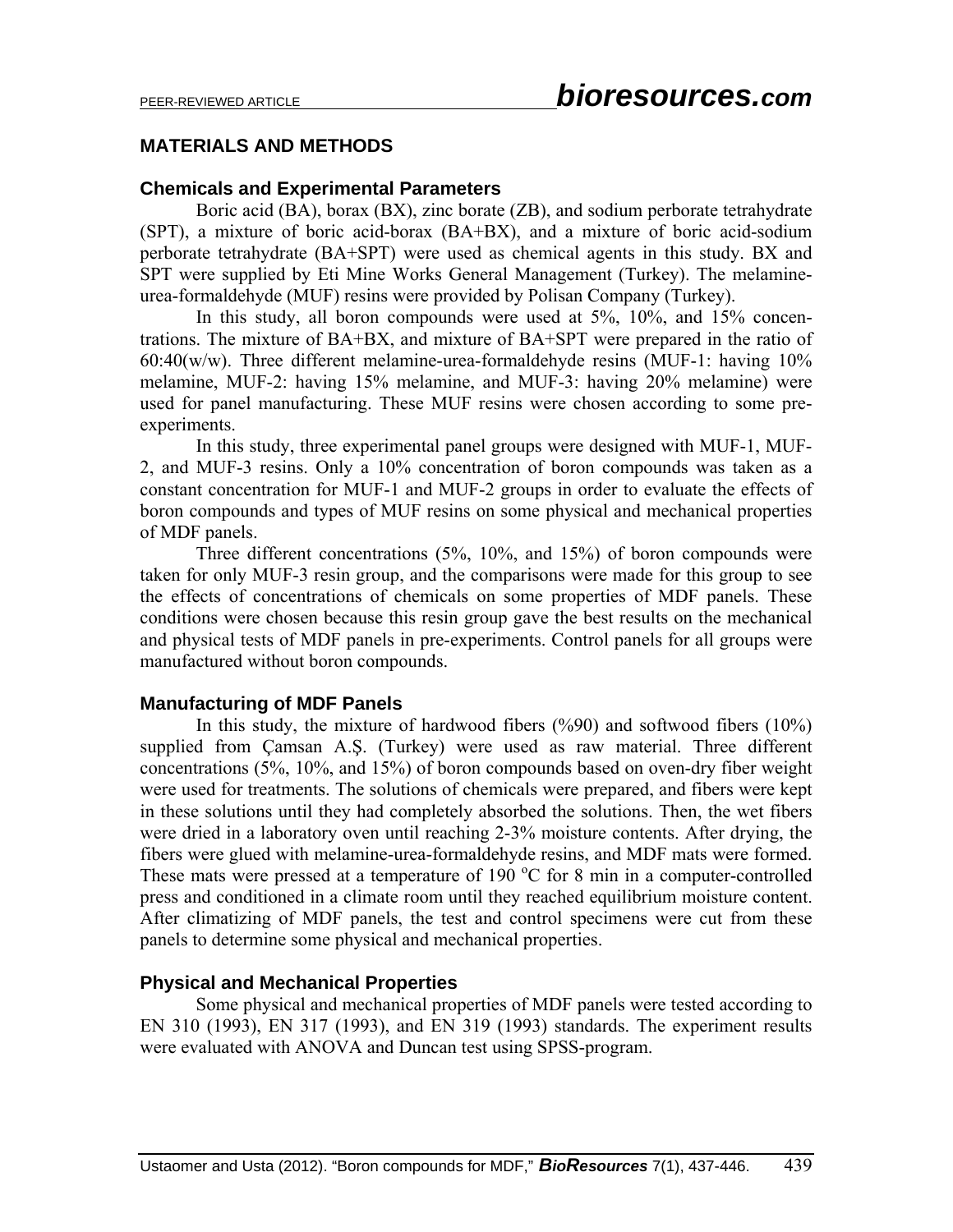### **RESULTS AND DISCUSSIONS**

### **Physical Properties**

The average values and statistical evaluation of physical properties results (water absorption and thickness swelling for 24 h) of MDF panels are represented in Tables 1 and 2. Furthermore, the density values of control panels and MDF panels manufactured with boron compounds were found to be between 800 and 829 kg/m<sup>3</sup> for MUF-1, MUF-2, MUF-3 resin groups.

| Table 1. Average Values, Statistical Test Results for Water Absorption (WA) of |  |  |  |  |  |
|--------------------------------------------------------------------------------|--|--|--|--|--|
| <b>MDF Panels</b>                                                              |  |  |  |  |  |

| $WA$ (%)                                                                                                                                                                                                                  |           |              |          |           |           |                               |       |  |  |
|---------------------------------------------------------------------------------------------------------------------------------------------------------------------------------------------------------------------------|-----------|--------------|----------|-----------|-----------|-------------------------------|-------|--|--|
|                                                                                                                                                                                                                           | MUF-1     | MUF-2        |          | MUF-3     |           | <b>Statistical Evaluation</b> |       |  |  |
|                                                                                                                                                                                                                           |           | 10% conc. of | 5% conc. | 10% conc. | 15% conc. |                               |       |  |  |
| Chemicals                                                                                                                                                                                                                 | chemicals |              | of chem. | of chem.  | of chem.  | <b>Effects</b>                | Sign. |  |  |
| BA                                                                                                                                                                                                                        | 38.10(b)  | 38.07(c)     | 30.65(a) | 34.85(b)  | 48.47(d)  | Types of chemicals (X)        | ***   |  |  |
| BX                                                                                                                                                                                                                        | 44.04(d)  | 40.95(d)     | 35.47(b) | 39.46(c)  | 56.58(e)  | Conc. of chemicals (Y)        | $***$ |  |  |
| <b>SPT</b>                                                                                                                                                                                                                | 45.55(e)  | 41.55(d)     | 37.81(c) | 40.94(c)  | 55.51(e)  | Interaction(X-Y)              | $***$ |  |  |
| ZB                                                                                                                                                                                                                        | 56.39(f)  | 55.53(e)     | 42.57(d) | 54.27(d)  | 62.47(f)  |                               |       |  |  |
| BA+BX                                                                                                                                                                                                                     | 38.29(b)  | 36.85(b)     | 31.13(a) | 34.25(b)  | 44.98(b)  | Types of chemicals (X)        | $***$ |  |  |
| BA+SPT                                                                                                                                                                                                                    | 40.01(c)  | 38.59(c)     | 30.80(a) | 35.40(b)  | 46.68(c)  | Types of MUF (Z)              | $***$ |  |  |
| Control                                                                                                                                                                                                                   | 33.38(a)  | 32.59(a)     | 30.93(a) | 30.93(a)  | 30.93(a)  | Interaction (X-Z)             | $***$ |  |  |
| "a-f" represent a ranking from lowest to highest values for homogeneity groups (HG).<br>HG groups indicate significant difference by Duncan's mean separation test.<br>*** Significant at P<0.001,<br>ns: not significant |           |              |          |           |           |                               |       |  |  |

 As can be seen from Table 1, the WA values of MDF panels manufactured with boron compounds were found to be higher than the WA values of control panels. The WA values showed differences depending on types of boron compounds, concentrations of boron compounds, and types of MUF resins. When comparing the WA values of MDF panels manufactured with 10% concentration of boron compounds for all MUF resin groups, it was found that the highest WA values were obtained with ZB chemical, and MUF-1 resin. The WA values were slightly reduced for MDF panels manufactured with MUF-2 and MUF-3 resins. The WA values especially showed a decrease with increasing melamine content in MUF resins. The best results were obtained with MUF-3 resin for 10% concentration of chemicals.

Table 1 also shows the changes in the WA values of MDF panels for MUF-3 resin group based on concentrations of chemicals. The WA values for this resin group increased depending on increasing chemical concentrations. Actually, this is an expected result due to structure of boron compounds. It is known that the hygroscopic nature of some boron salts used as wood preservative chemicals may show negative effect on dimensional stability of wood. They can likely increase water sorption of wood (Yalinkilic 2000; Baysal et al. 2007b). Therefore, the higher the application amounts of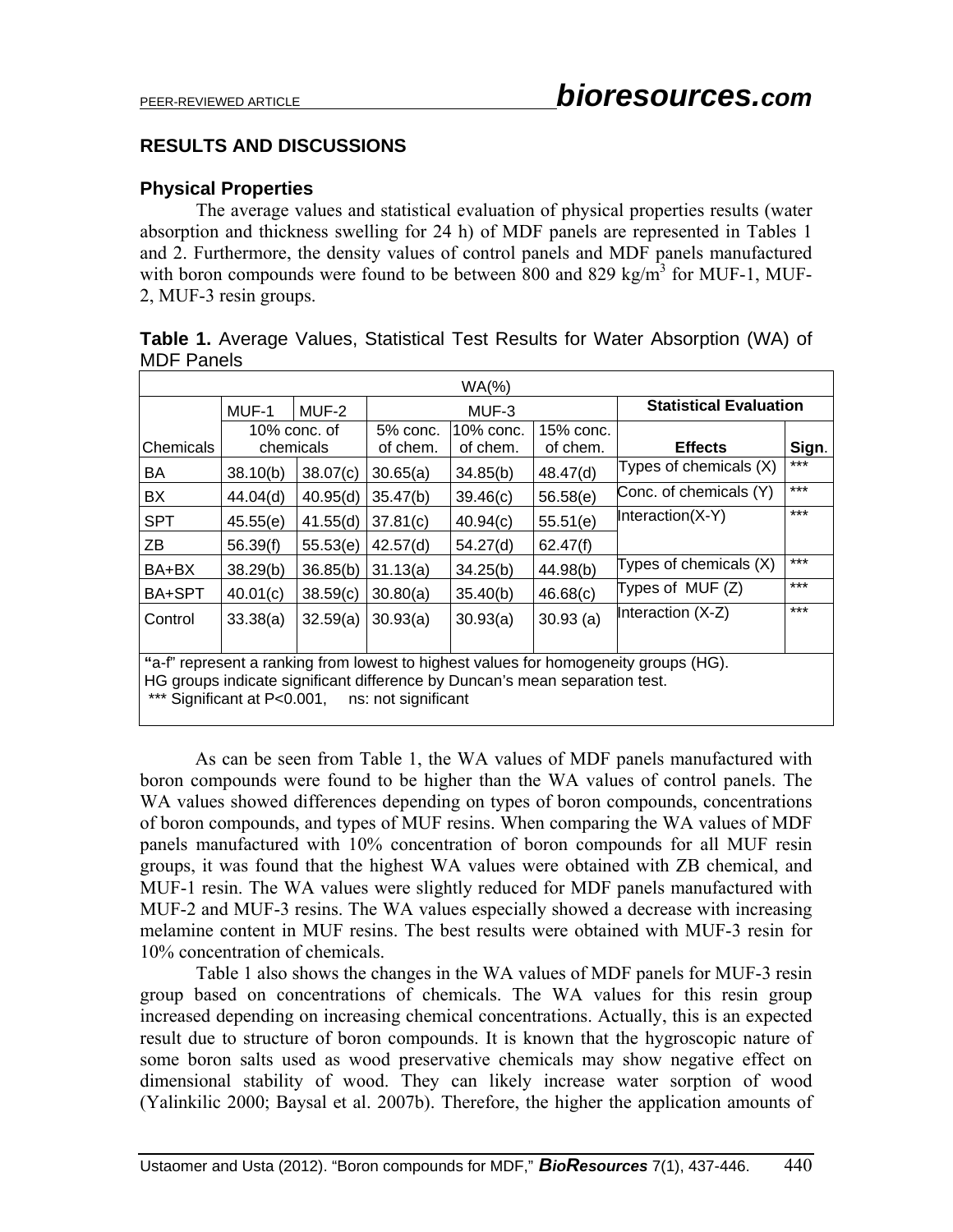boron salts, the greater were the increases in the WA values of MDF panels. The higher values were determined at 15% concentration of ZB, BX, and SPT chemicals for MUF-3 resin group.

Furthermore, according to the statistical evaluation results represented in Table 1, the effects of types of chemicals, concentrations of chemicals, types of MUF resins, and interactions between these parameters on the water absorption of MDF panels were found to be statistically significant.

| $TS(\%)$         |           |              |                                    |          |          |                               |       |  |  |  |
|------------------|-----------|--------------|------------------------------------|----------|----------|-------------------------------|-------|--|--|--|
|                  | MUF-1     | MUF-2        |                                    | MUF-3    |          | <b>Statistical Evaluation</b> |       |  |  |  |
|                  |           | 10% conc. of | 10% conc.<br>15% conc.<br>5% conc. |          |          |                               |       |  |  |  |
| <b>Chemicals</b> | chemicals |              | of chem.                           | of chem. | of chem. | <b>Effects</b>                | Sign. |  |  |  |
| <b>BA</b>        | 15.74(b)  | 14.66(b)     | 9.42(a)                            | 15.72(b) | 25.42(c) | Types of chemicals (X)        | ***   |  |  |  |
| BX               | 20.11(d)  | 19.27(d)     | 14.10(b)                           | 17.27(c) | 28.05(d) | Conc. of chemicals(Y)         | ***   |  |  |  |
| <b>SPT</b>       | 22.00(e)  | 19.26(d)     | 13.84(b)                           | 18.15(d) | 30.16(e) | Interaction(X-Y)              | ***   |  |  |  |
| ZB               | 29.46(f)  | 26.05(e)     | 17.15(c)                           | 21.61(e) | 34.17(f) |                               |       |  |  |  |
| BA+BX            | 15.32(b)  | 14.84(b)     | 9.57(a)                            | 16.34(b) | 22.03(b) | Types of chemicals $(X)$      | $***$ |  |  |  |
| BA+SPT           | 17.74(c)  | 16.55(c)     | 10.22(a)                           | 15.74(b) | 22.77(b) | Types of MUF (Z)              | ***   |  |  |  |
| Control          | 10.53(a)  | 10.26(a)     | 9.59(a)                            | 9.59(a)  | 9.59(a)  | Interaction (X-Z)             | ***   |  |  |  |

**Table 2.** Average Values, Statistical Test Results for Thickness Swelling (TS) of MDF Panels

Table 2 shows that the TS values of MDF panels had a similar trend to WA values of MDF panels. The TS values of MDF panels manufactured with boron compounds were found to be higher than the TS values of control panels. When comparing the TS values of MUF-1, MUF-2, and MUF-3 resin groups for 10% concentration of boron compounds, it was found that the highest values were obtained from MUF-1 group, and with ZB chemical. Some decreases were observed in the TS values of MDF panels with increasing melamine content in MUF resins. The lowest values were obtained from the MUF-3 resin group for 10% concentration of chemicals. It may be clearly seen that increasing melamine content provided a positive effect on the TS values.

Table 2 also shows the changes of TS values based on concentrations of chemicals for MUF-3 resin group. It may be observed that the TS values for MUF-3 resin group increased with increasing chemical concentrations. The highest TS values were determined at 15% concentration of ZB chemical, whereas the lowest TS values were obtained at 5% chemical concentration of BA chemical.

 According to the statistical results in Table 2, it was found that the effects of all experimental parameters on the thickness swelling of MDF panels were statistically significant.

The WA and TS values were evaluated together; it was found that the WA and TS values of MDF panels manufactured with boron compounds were higher than the values of control panels. The WA and TS values increased with increasing chemical concentrations. The results in this study were found to be consistent with the explanations stated in literature. It has been reported that most fire retardant chemicals are inorganic salts and water-soluble (LeVan and Winandy 1990; Denizli 1997). These salts are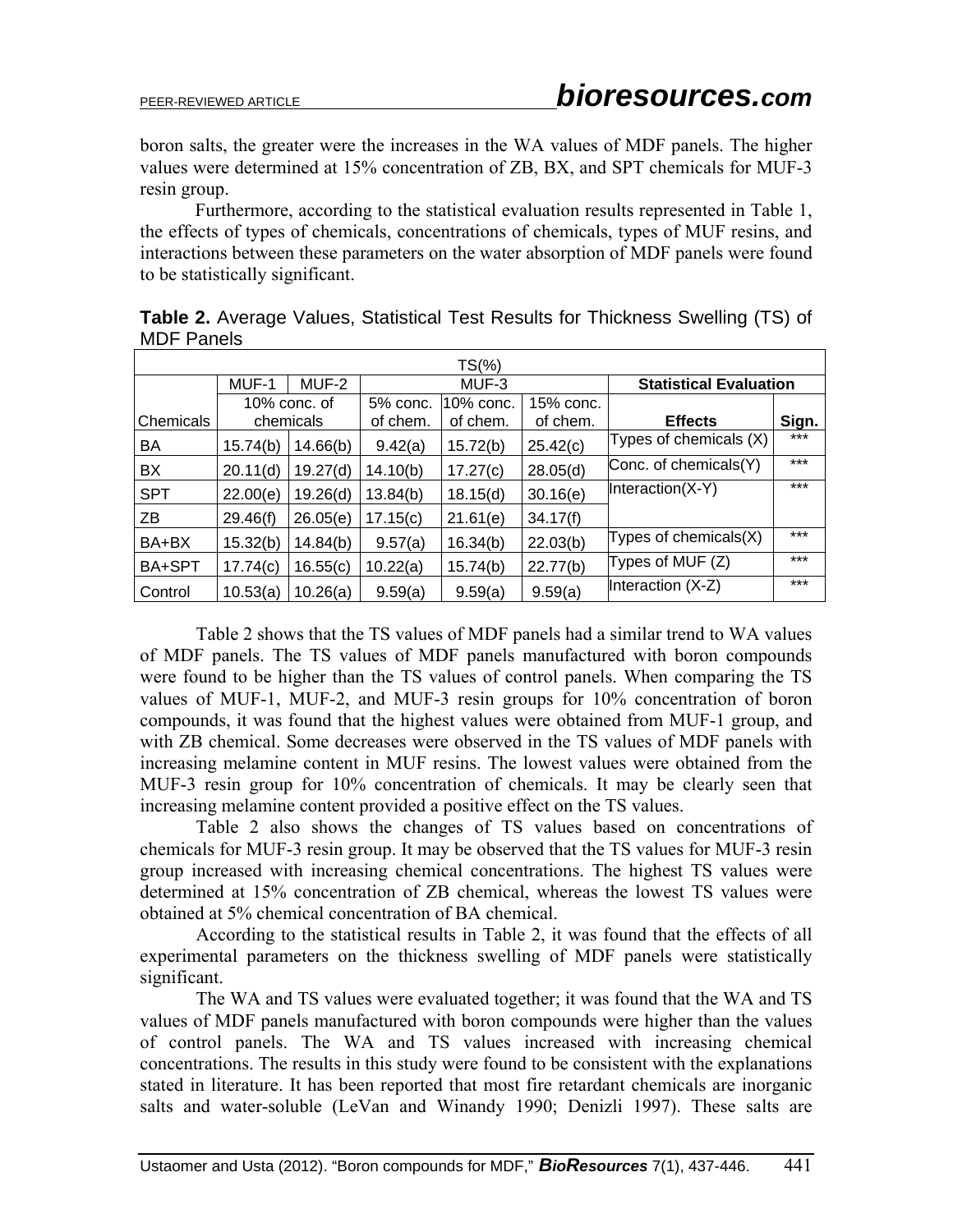hygroscopic. Therefore, they increase moisture contents in wood products (Östman et al. 2001). The types of chemical, levels of chemical retention are some of affecting factors for increasing equilibrium moisture content (EMC) of wood (Denizli 1997). Akbulut et al. (2004) found that the WA and TS values of fiberboard specimens treated with boric acid, and borax were higher than those of control specimens.

 In this study, even though all chemicals caused some increases in the WA and TS values of MDF panels, these increases were not found to be considerably higher. It is noticeable that some improvements occurred in these values depending on increasing melamine content in MUF resins. These results could be attributed to properties of melamine, and possible positive interactions between experimental parameters.

It has been reported that the addition of melamine to UF resins provide better performance to improve the low resistance of UF bonds to humidity and water (Dunky 1998; Aydin et. al 2006).

### **Mechanical Properties**

 The average values and statistical test results for the modulus of rupture (MOR) and internal bond strength (IB) of MDF panels are represented in Tables 3 and 4, respectively.

| MOR(N/mm <sup>2</sup> ) |           |                 |                                    |          |           |                               |       |  |  |
|-------------------------|-----------|-----------------|------------------------------------|----------|-----------|-------------------------------|-------|--|--|
|                         | MUF-1     | MUF-2           |                                    | MUF-3    |           | <b>Statistical Evaluation</b> |       |  |  |
|                         |           | $10\%$ conc. of | 15% conc.<br>5% conc.<br>10% conc. |          |           |                               |       |  |  |
| Chemicals               | chemicals |                 | of chem.                           | of chem. | of chem.  | <b>Effects</b>                | Sign. |  |  |
| BA                      | 30.23(c)  | 31.02(b)        | $30.85$ (bc)                       | 30.52(b) | 32.95(c)  | Types of chemicals (X)        | $***$ |  |  |
| BX                      | 27.89(b)  | 27.61(a)        | 29.99(ab)                          | 30.14(b) | 24.41(b)  | Conc. of chemicals (Y)        | $***$ |  |  |
| <b>SPT</b>              | 25.96(a)  | 26.67(a)        | 27.98(a)                           | 26.75(a) | 22.15(a)  | Interaction(X-Y)              | $***$ |  |  |
| ZΒ                      | 25.66(a)  | 28.27(a)        | 31.01(bc)                          | 30.74(b) | 22.61(ab) |                               |       |  |  |
| BA+BX                   | 33.33(e)  | 34.01(c)        | 33.11(cd)                          | 34.36(c) | 36.13(d)  | Types of chemicals $(X)$      | $***$ |  |  |
| BA+SPT                  | 31.35(d)  | 33.05(c)        | 32.72(cd)                          | 33.94(c) | 34.70(cd) | Types of MUF (Z)              | $***$ |  |  |
| Control                 | 31.25(d)  | 32.73(c)        | 34.59(d)                           | 34.59(c) | 34.59(cd) | Interaction (X-Z)             | $***$ |  |  |

**Table 3.** Average Values, Statistical Test Results for Modulus of Rupture (MOR) of MDF Panels

 As can be seen in Table 3, the MOR values changed depending on types of chemicals, concentrations of chemicals, and types of MUF resins. All MOR values of MDF panels manufactured with boron compounds were found to be between 22.15 and 36.13 N/mm<sup>2</sup>. The control values were found as 31.25 N/mm<sup>2</sup> for MUF-1, 32.73 N/mm<sup>2</sup> for MUF-2, and 34.59 N/mm<sup>2</sup> for MUF-3 resin groups (in Table 3). Most of MOR values for MDF panels manufactured with boron compounds were found to be lower than the MOR values of control panels. This could be due to structural properties of the chemicals used in this study. The fire retardant chemicals are inorganic salts. These salts are acidic or basic. Therefore, some reductions in wood strength properties may occur through cellulose hydrolysis (Rowell et al. 1984).

When comparing the effects of MUF resins, it was observed that the MOR values of MDF panels manufactured with 10% concentration of boron compounds improved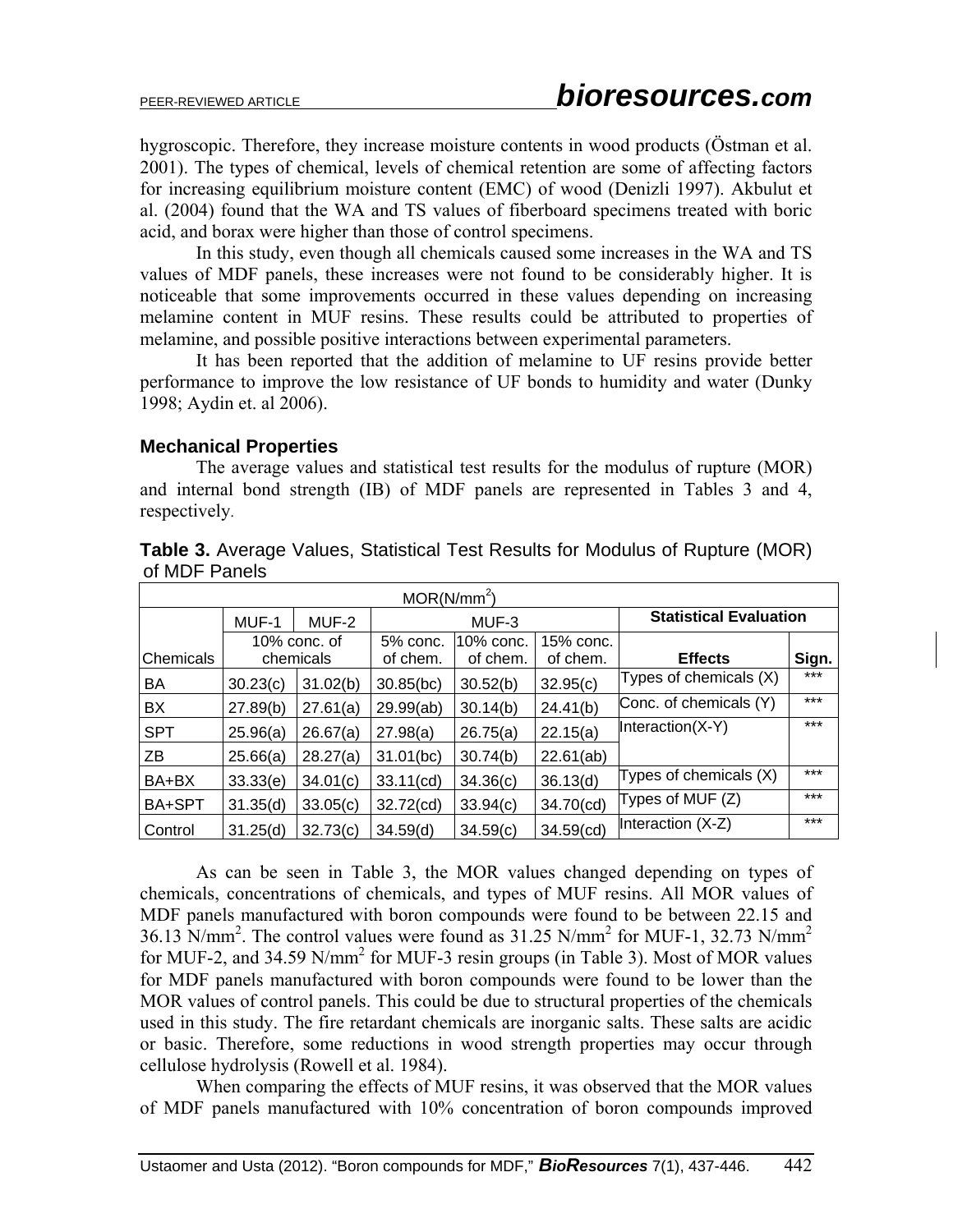with increasing melamine content in MUF resins. The best results were obtained with MUF-3 resin. Specifically, the highest values were determined from MDF panels manufactured with mixture of BA+BX. Similarly, the highest values were obtained with a mixture of BA+SPT. This trend could be based on good interactions between boron compounds used in these mixtures, and MUF resins.

 Returning to data in Table 3, it can be seen that the MOR values of MDF panels manufactured with 5%, 10%, and 15% concentrations of boron compounds for MUF-3 resin group were found similar to, or lower than the control values. The MOR values showed variability depending on concentrations of chemicals and types of chemicals. It was found that some of these values declined with increasing chemical concentrations.

 As can be seen from Table 3, the effects of types of chemicals, concentrations of chemicals, types of MUF resins, and interactions between these parameters on the modulus of rupture of MDF panels were found to be statistically significant.

 $IB(N/mm<sup>2</sup>)$ MUF-1 MUF-2 MUF-3 **Statistical Evaluation Chemicals** 10% conc. of chemicals 5% conc. of chem. 10% conc. of chem. 15% conc. of chem. **Effects** Sign. BA  $\begin{array}{|c|c|c|c|c|c|c|c|c|c|c|} \hline 0.77(b) & 0.83(b) & 0.82(b) & 0.87(bc) & 0.83(d) & \hline \end{array}$  Types of chemicals (X) BX 0.68(a) 0.71(a) 0.74(a) 0.71(a) 0.64(c) Conc. of chemicals (Y) \*\*\*  $SPT$   $|0.69(a) |0.73(a) |0.74(a) |0.73(a) |0.59(b)$  |Interaction(X-Y) ZB 0.65(a) 0.71(a) 0.75(a) 0.72(a) 0.54(a)  $BA+BX$   $0.85(c)$   $0.87(b)$   $0.85(bc)$   $0.90(c)$   $0.89(e)$  Types of chemicals (X) \*\*\* BA+SPT 0.84(c) 0.83(b) 0.82(b) 0.84(b) 0.83(d) Types of MUF (Z) \*\*\* Control  $0.82(c)$   $0.87(b)$   $0.88(c)$   $0.88(c)$   $0.88(e)$  Interaction (X-Z) ns

**Table 4.** Average Values, Statistical Test Results for Internal Bond Strength (IB) of MDF Panels

As can be seen from Table 4, the IB values changed depending on types of MUF resins, and types of chemicals. It was found that, generally, the IB values of MDF panels manufactured with boron compounds were lower than the IB values of control groups. When comparing the IB values of MUF resin groups for 10% concentration of boron compounds, it was found that these values slightly increased with increasing melamine content in MUF resins. The higher values were obtained with the MUF-3 resin group.

 Furthermore, it may be observed from Table 4 that the IB values of MDF panels for MUF-3 resin group changed depending on concentrations of chemicals. Increasing concentrations of boron compounds negatively affected the IB values, and some values slightly decreased. The lower IB values were obtained with 15% concentration of ZB, SPT, and BX chemicals.

 As can be seen from the statistical results in Table 4, the effects of types of chemicals, concentrations of chemicals, and their interaction on the internal bond strength of MDF panels were found to be statistically significant, but interaction between types of chemicals and types of MUF resins was found to be statistically insignificant.

 In literature, it has been reported that fire retardant chemicals can cause some reductions in strength properties of wood (Rowell et al. 1984; LeVan and Winandy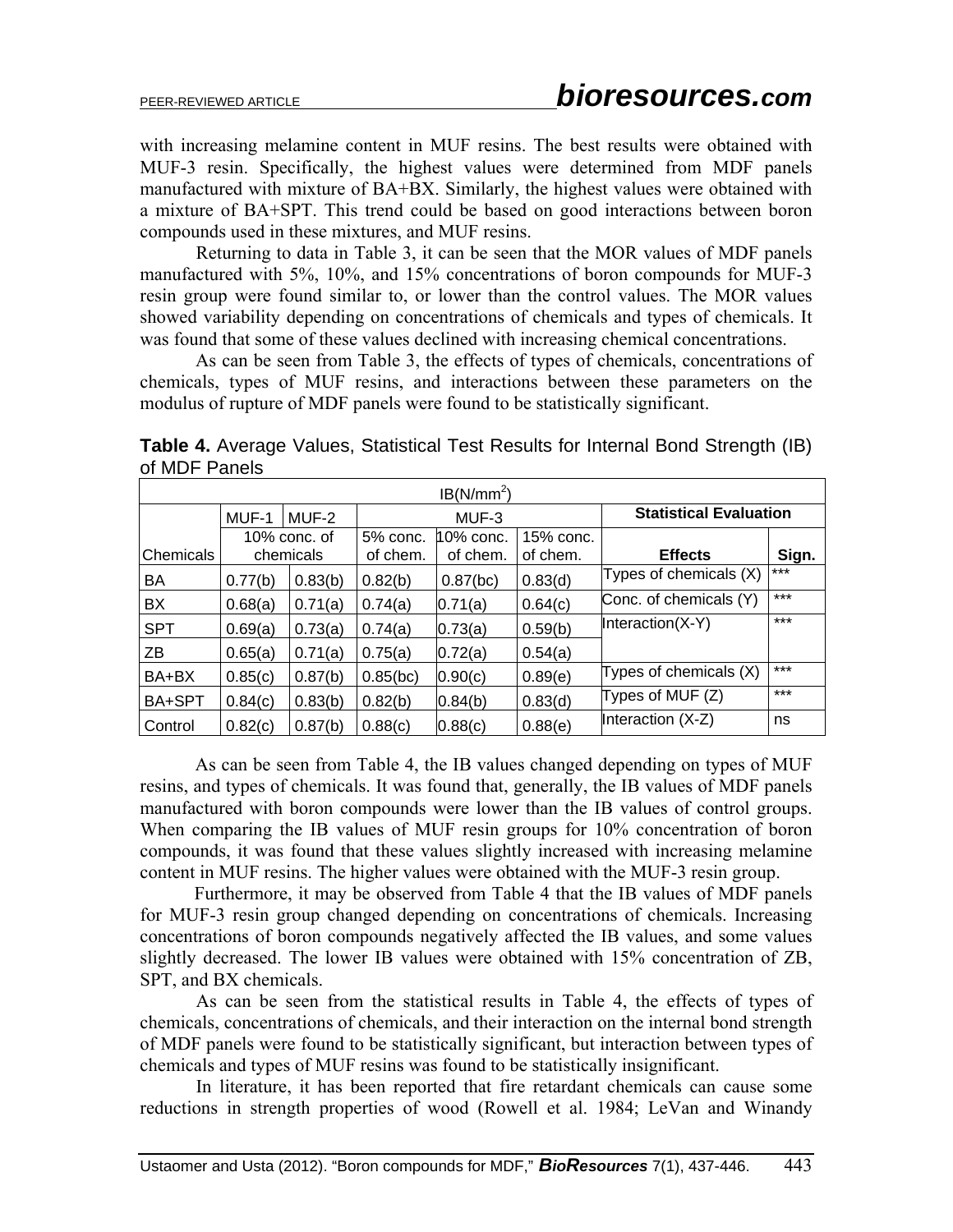1990). Our results were found consistent with the literature reports. In this study, some reductions were observed in the mechanical properties. The MOR and IB values of MDF panels decreased to some extent with increasing concentrations of boron compounds.

Laks and Manning (1995) reported that the IB values of waferboard bonded with pMDI adhesive reduced with increasing content of zinc borate used in the board manufacture. Donmez (2005) found that the MOR and IB values of oriented strandboard (OSB) manufactured with two different adhesives decreased with increasing amount of zinc borate in the treated OSB panels.

 In this study, even though boron compounds were used especially at high concentrations for treatments, it was found that the values of mechanical properties did not drastically decrease. Some improvements in the mechanical properties were obtained with increasing melamine content in MUF resins. This could be related to properties of melamine, and coherent interactions between boron compounds and MUF resins.

# **CONCLUSIONS**

- 1. The types of boron compounds, concentrations of boron compounds, types of MUF resins, and interactions between these parameters were found to have considerable effects on some physical and mechanical properties of MDF panels.
- 2. The WA and TS values of MDF panels, in particular, increased with increasing chemical concentrations. The WA and TS values of MDF panels were found to be higher than the values of control panels. The highest WA and TS values were obtained with ZB chemical. Some improvements in these values were provided with increasing melamine content in MUF resins. In particular, the best results were determined at 5% and 10% concentrations of chemicals for the MUF-3 resin group.
- 3. The MOR and IB values of MDF panels showed different trends depending on experimental parameters. These values generally decreased with increasing chemical concentrations and decreasing melamine content. The lowest MOR and IB values were obtained from the MUF-1 resin group for 10% concentration of boron compounds. However, these values slightly improved with increasing melamine content in MUF resins. In particular, good results were obtained with mixture of BA+BX, and mixture of BA+SPT at 5%, and 10% concentrations for MUF-3 resin group.
- 4. Furthermore, the efficacy of SPT for the physical and mechanical properties was found similar to the efficacy of BX, and the close values were obtained with both these chemicals.
- 5. Consequently, the negative effects of boron compounds used at high concentration were reduced to some extent, and some improvements were achieved on some physical and mechanical properties of MDF panels with increasing melamine content in MUF resins. Positive synergistic effects were obtained between experimental parameters.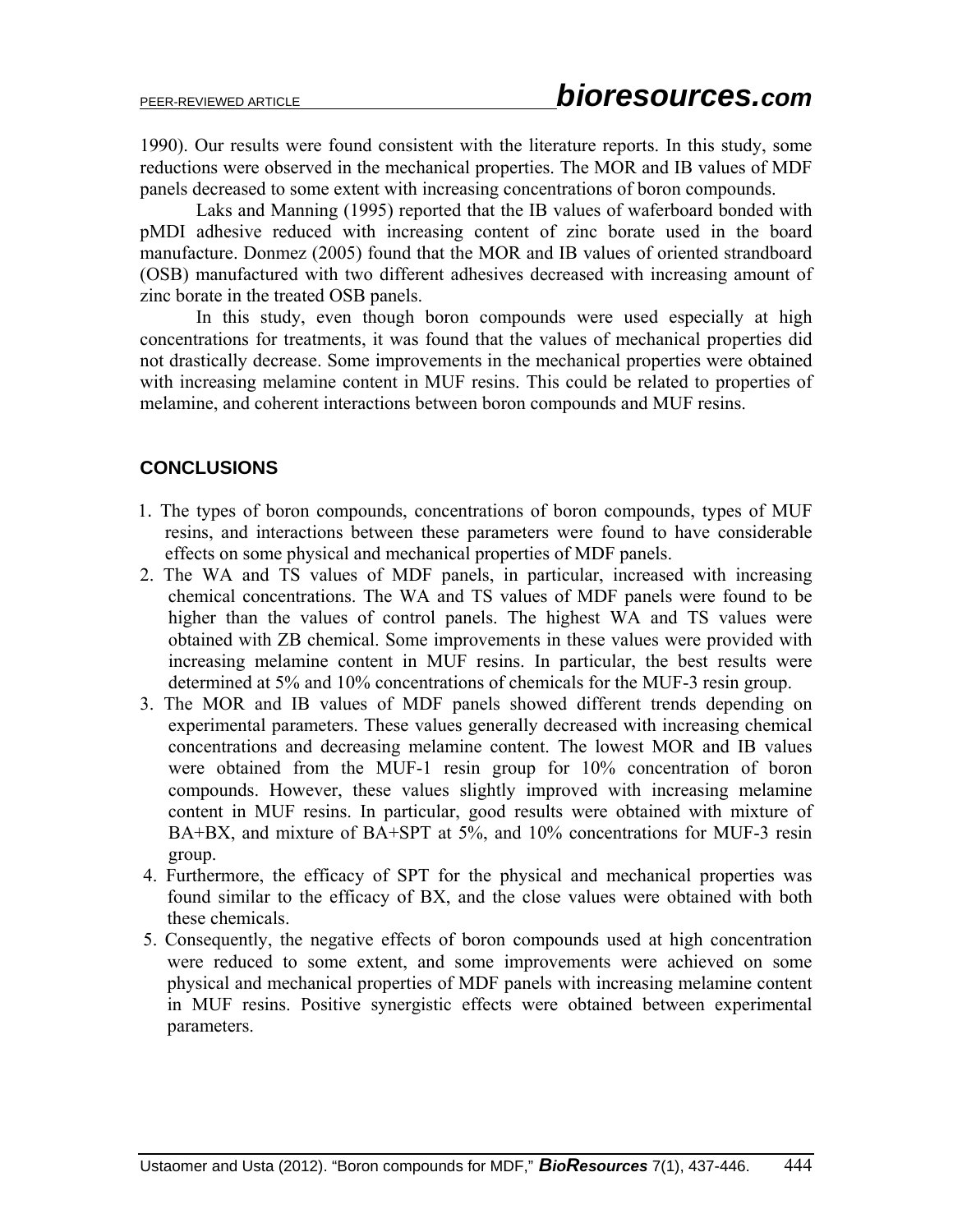### **ACKNOWLEDGEMENTS**

This study was supported by the Research Fund of Karadeniz Technical University (Project no: 2002.113.002.4).

## **REFERENCES CITED**

- Akbulut, T., Kartal, S. N., and Green III, F. (2004). "Fiberboards treated with N'-N-(1, 8- Naphthalyl) hydroxylamine (NHA-Na), borax, and boric acid," *Forest Prod. J.*  54(10), 59-64.
- Aydin, I., Colakoglu, G., Colak, S., and Demirkir, C. (2006). "Effects of moisture content on formaldehyde emission and mechanical properties of plywood," *Build Environ.* 41(10), 1311-1316.
- Ayrilmis, N. (2007). "Effect of fire retardants on internal bond strength and bond durability of structural fiberboard," *Build Environ.* 42(3), 1200-1206.
- Baysal, E., and Yalinkilic, M. K. (2005). "A comparative study on stability and decay resistance of some environmentally friendly fire-retardant boron compounds," *Wood Sci. Technol.* 39(3), 169-186.
- Baysal, E., Altinok, M., Colak, M., Ozaki, S. K., and Toker, H. (2007a). "Fire resistance of Douglas fir (*Pseudotsuga menzieesi*) treated with borates and natural extractives," *Bioresource Technol* 98(5), 1101-1105.
- Baysal, E., Yalinkilic, M. K., Altinok, M., Sonmez, A., Peker, H., and Colak, M. (2007b). "Some physical, biological, mechanical, and fire properties of wood polymer composite (WPC) pretreated with boric acid and borax mixture" *Constr. Build Mater.* 21(9)*,* 1879-1885.
- Denizli, N. (1997). "Physical and mechanical properties of laminated strand lumber treated with fire retardant," M.Sc. Thesis, State University of New York, College of Environmental Science and Forestry, Syracuse, New York.
- Donmez, A. (2005). "Some technological properties of oriented strand board (OSB) produced with hybrid aspen strands (*Populus euroamericana* cv.) treated some boron compounds and using kraft lignin phenol formaldehyde resin," M.Sc. Thesis, The Graduate School of Natural & Applied Sci., Karadeniz Technical University, Turkey.
- Dunky, M. (1998). "Urea-formaldehyde (UF) adhesive resins for wood," *Int. J. Adhes. Adhes.* 18(2), 95-107.
- EN 310 (1993). "Wood-based panels. Determination of modulus of elasticity in bending and of bending strength," European Committee for Standardization, Brussels, Belgium.
- EN 317 (1993). "Particleboards and fiberboards. Determination of swelling in thickness after immersion in water," European Committee for Standardization, Brussels, Belgium.
- EN 319 (1993). "Particleboards and fiberboards. Determination of tensile strength perpendicular to the plane of the board," European Committee for Standardization, Brussels, Belgium.
- Grexa, O., Poutch, F., Manikova, D., Martvonova, H., and Bartekova, A. (2003). "Intumescence in fire retardancy of lignocellulosic panels," *Polym. Degrad. Stabil.* 82(2), 373-377.